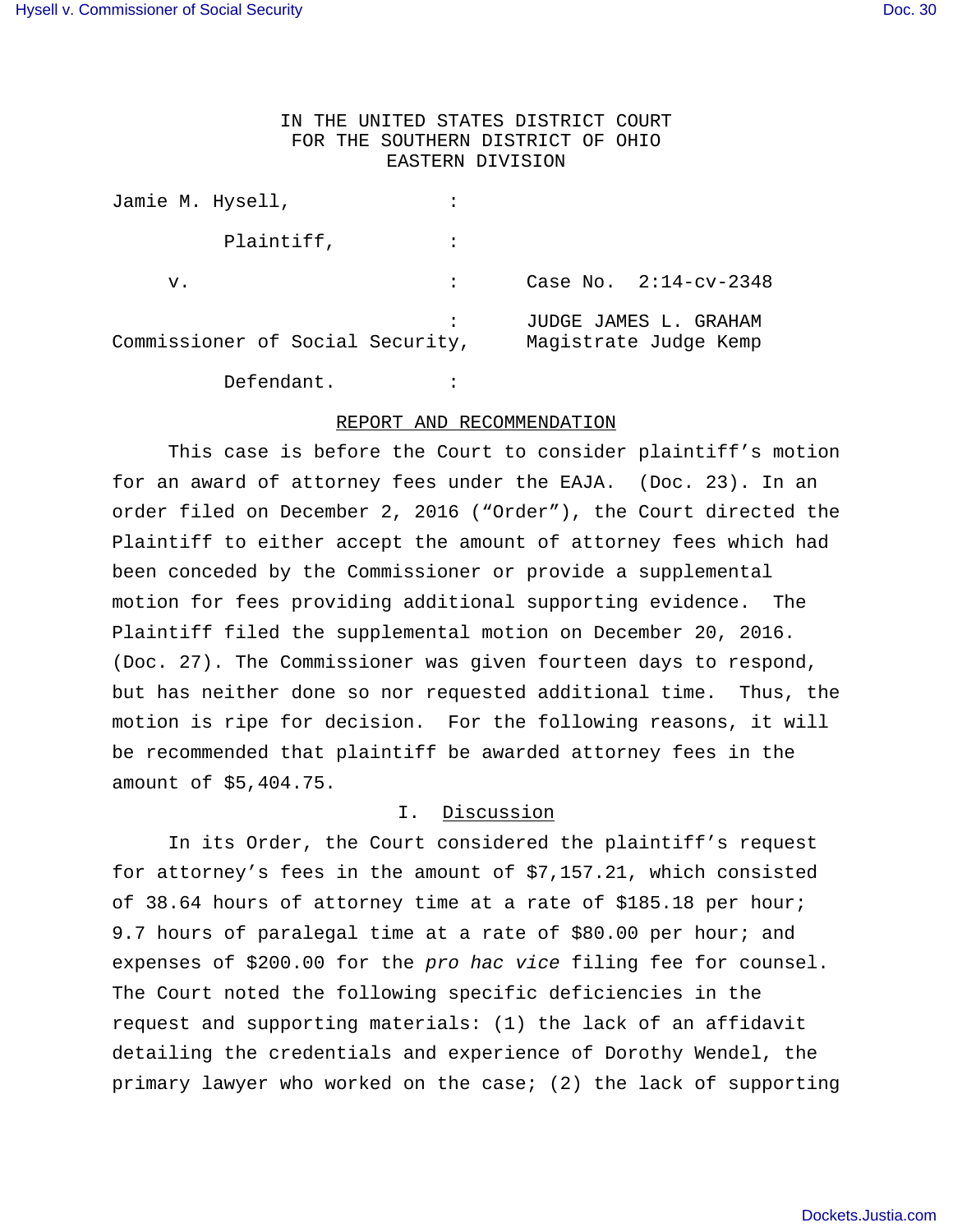evidence for the \$80.00 per hour rate for paralegal work; and (3) justification for the amount of attorney time spent on the case. The Court indicated in that Order that it intended to recommend that plaintiff's request for the reimbursement of the \$200.00 pro hac vice fee be denied. Reimbursement for that cost is not requested in the supplemental motion.

In its supplemental motion, the plaintiff now requests a total of \$7,933.21 for attorney and paralegal fees. He provides a second affidavit of Howard Olinsky which again details Mr. Olinsky's qualifications and experience, as well as those of Ms. Wendel (Doc. 28-1, ¶6) which establish that Ms. Wendel is a qualified lawyer with approximately 17 years of experience in Social Security law. The affidavit also provides support for an hourly rate of \$185.21 per hour. This is slightly higher than the \$185.15 per hour rate requested in the original motion. In support of the requested rate, the plaintiff provides the affidavit of Shannon Bateson, a Columbus, Ohio based Social Security lawyer with the law firm of Barkan Meizlish, LLP. Id. Ex. B. Ms. Bateson avers that the current EAJA rate based on the Consumer Price Index (Midwest Urban) is \$185.21 and this is a rate in line with that billed by Social Security attorneys in this area.  $\underline{Id}$ . Ex. A. However, the Order did not specifically direct the plaintiff to provide additional evidence for the attorney hourly rate, which was fairly close to the \$184.75 per hour rate conceded by the Commissioner. Thus, the Court will not revisit the attorney hourly rate and will approve the rate of \$185.15 per hour previously requested.

In support of the paralegal billing rate, Mr. Olinsky's affidavit states that the average paralegal billing rate for a law firm comparable to his firm is \$119.00 per hour, but he has reduced this amount to \$80.00 per hour for this case. He provides a copy of the 2015 National Utilization and Compensation

-2-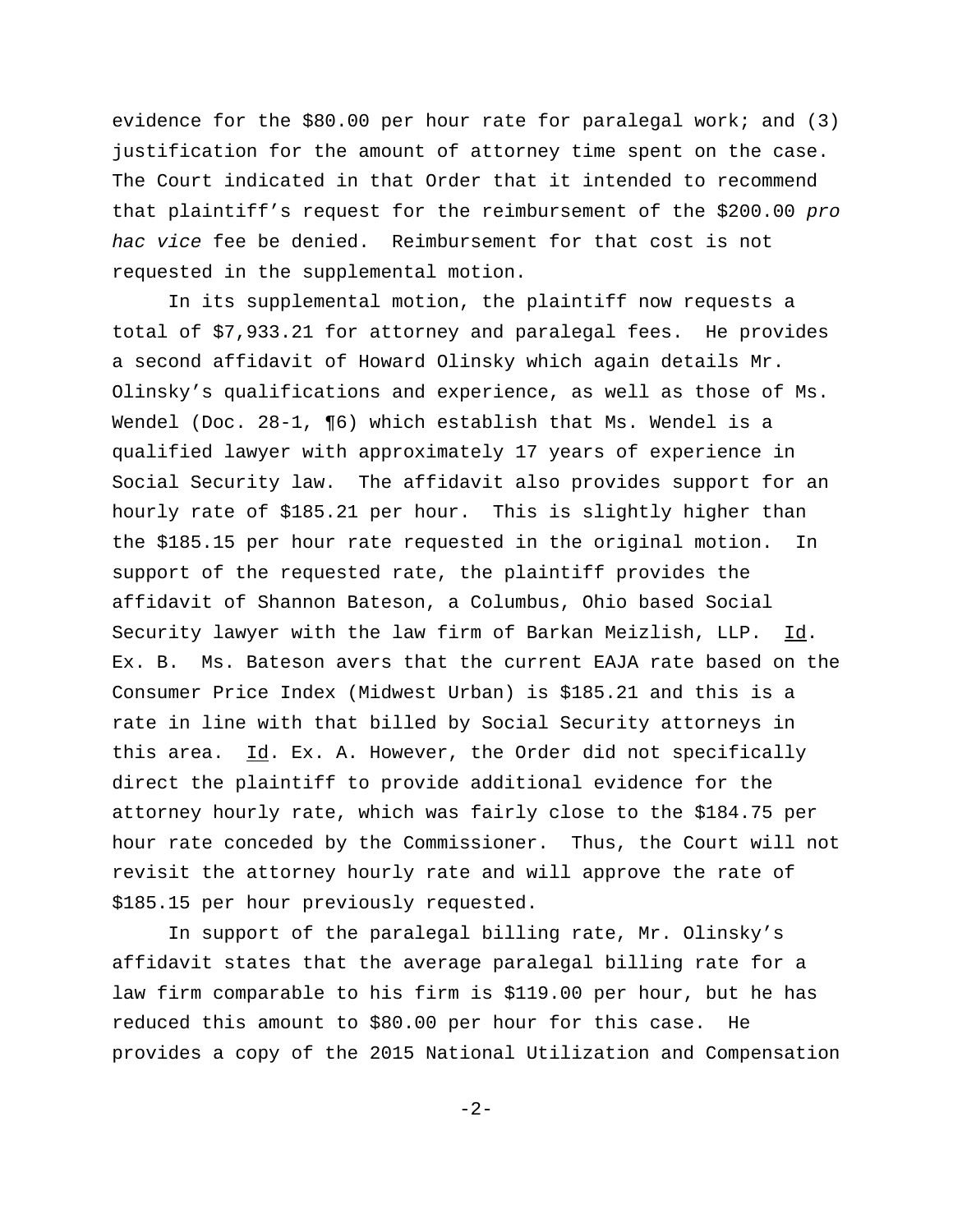Survey Report, which shows a region specific average paralegal billing rate of \$116.00 per hour. The Order previously noted that the hours spent by paralegals appeared to be reasonable in time spent and tasks performed, so the Court will approve fees for the 9.7 hours of paralegal time at the rate of \$80.00, for a total of \$776.00

Finally, Mr. Olinsky's affidavit addresses the time/cost accounting method used for billing attorney fees. He states that he "realized the hours expended writing the opening brief was extremely high" and therefore reduced the 37.6 hours spent by Ms. Wendel in drafting it to 29.5 attorney hours, which brought the requested attorney fees down from \$8,657.17 to \$7,157.21. However, the total number of attorney hours spent is 38.65 hours. (Doc. 17, ¶11; Ex. F). Mr. Olinsky acknowledges that the hours are still more than the average time spent on Social Security appeals, but asserts that they were not unreasonable and excessive, as "the record was 1,452 pages, which is over 700 pages longer than transcripts in typical Social Security Appeals." Id. ¶12. There is no authority referenced or supplied with the affidavit in support of the purported average pages in a Social Security record. As cited in the Order, the Sixth Circuit has suggested that the total average attorney time for a Social Security appeal is around 20-30 hours. Glass v. Secretary of HHS, 822 F.2d 19, 20 (6th Cir. 1987). Plaintiff's counsel in this case seeks a total of 48.35 hours, including 38.65 hours of attorney time. A review of the record, including the brief filed on behalf of the Commissioner, does not show this case to be particularly complex or detailed compared to other Social Security cases. Thus, the Court will reduce the lodestar amount for attorney hours to 25 at a rate of \$185.15 per hour, equaling \$4,628.75. Together with the \$776.00 in paralegal fees this amounts to a total award of attorney fees of \$5,404.75.

 $-3-$